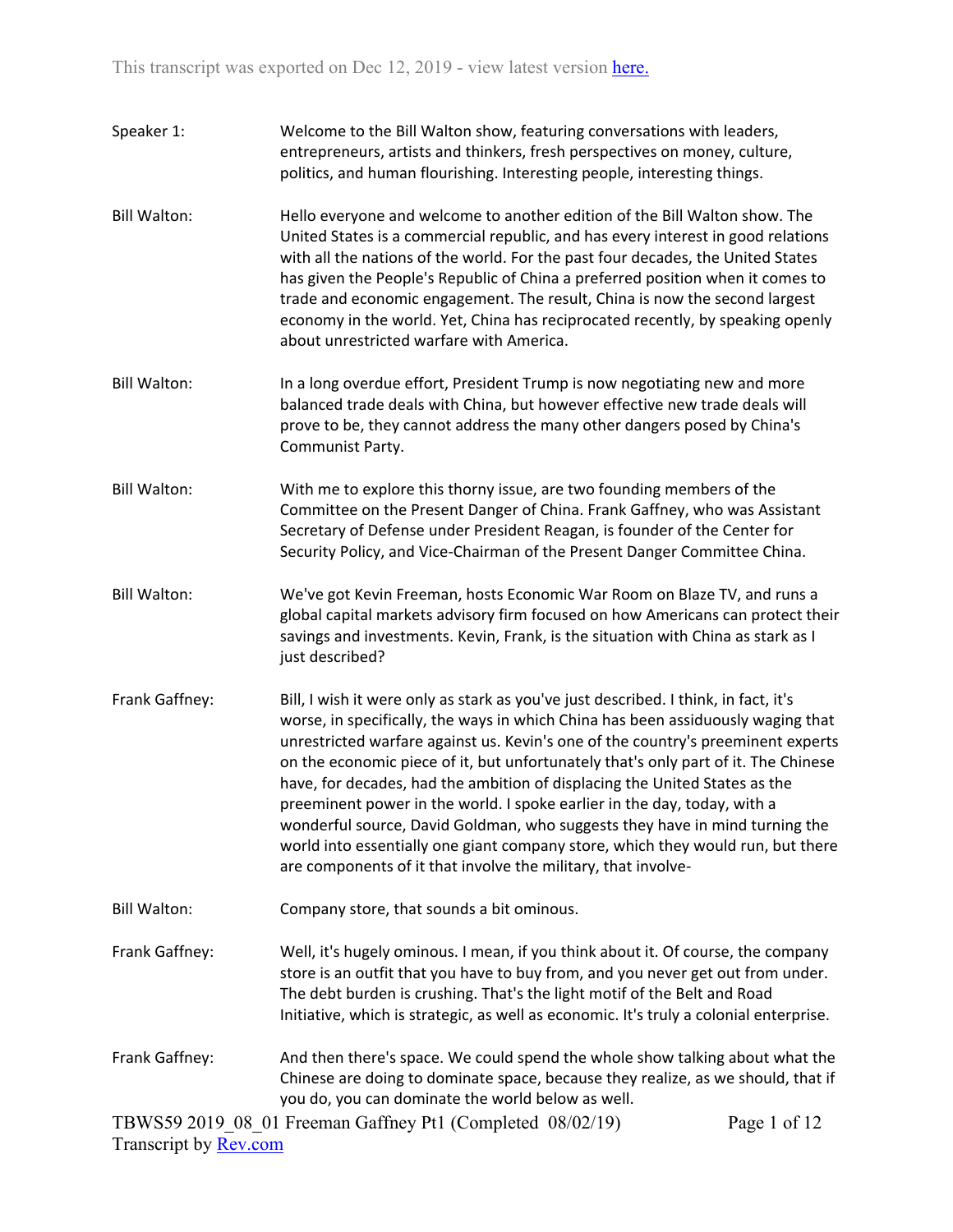| Kevin Freeman:      | No question about it. The Chinese have started this more than two decades ago.<br>Every policy of China is driven and built around this concept, intellectual<br>property theft offering of their markets to outsiders just to get the technology,<br>hacking. All of the things that we've seen the Chinese do, they've been doing for<br>a couple of decades, with this intention. President Xi promoted the China<br>dream. Well the China dream is China as the dominant single sovereign state<br>over the rest of the world, and that's what they've been pushing for. |
|---------------------|------------------------------------------------------------------------------------------------------------------------------------------------------------------------------------------------------------------------------------------------------------------------------------------------------------------------------------------------------------------------------------------------------------------------------------------------------------------------------------------------------------------------------------------------------------------------------|
| <b>Bill Walton:</b> | Well, doesn't China see it self as the middle kingdom? They see themselves as<br>being world imminent forever. They went through something they call the<br>century of humiliation when the Brits and Americans-                                                                                                                                                                                                                                                                                                                                                             |
| Frank Gaffney:      | A bad patch.                                                                                                                                                                                                                                                                                                                                                                                                                                                                                                                                                                 |
| Kevin Freeman:      | In the great scheme of things, yeah.                                                                                                                                                                                                                                                                                                                                                                                                                                                                                                                                         |
| <b>Bill Walton:</b> | And they take that very seriously. There are books written about it. Xi reminds<br>the Chinese people about it. And when we talk about China's resurgence, they<br>see themselves not as something new, but as something quite old. It's just<br>reclaiming its rightful place in the world.                                                                                                                                                                                                                                                                                 |
| Frank Gaffney:      | Exactly.                                                                                                                                                                                                                                                                                                                                                                                                                                                                                                                                                                     |
| Kevin Freeman:      | Under a communist regime. That's the one change from the previous.                                                                                                                                                                                                                                                                                                                                                                                                                                                                                                           |
| <b>Bill Walton:</b> | Well one of the things I get curious about, because you guys are expert, but<br>billion three, billion four people in China. Chinese Communist party is, what, 90<br>million people? The polit bureau is what, nine people, something like that. And<br>then you have Xi who's just declared himself president.                                                                                                                                                                                                                                                              |
| Kevin Freeman:      | For life.                                                                                                                                                                                                                                                                                                                                                                                                                                                                                                                                                                    |
| <b>Bill Walton:</b> | For life, which reminds us a lot of The Emperor. How, monolithic is this? I mean<br>how pervasive is what Xi does and the polit bureau and the Chinese Communist<br>Party does in terms of driving the things that you are describing?                                                                                                                                                                                                                                                                                                                                       |
| Frank Gaffney:      | Well, I think that what they have done for decades since they came to power is<br>operate a totalitarian system that is brutally repressive and it's ebbed and<br>flowed in terms of the horrors that it's inflicted upon its people. Some estimates<br>are that Mao Tse-tung killed 100 million of them to exercise absolute control<br>and begin building his China dream, if you will.                                                                                                                                                                                    |
| Frank Gaffney:      | And by the way, Xi Jinping is a Maoist. He envisions going back to the glory days<br>of Mao Tse-tung. But what's particularly alarming, Bill, is what the Chinese have<br>been doing to introduce instruments that will enable the totalitarian control of<br>yesteryear seem like child's play. This is beyond Orwell, the so-called social                                                                                                                                                                                                                                 |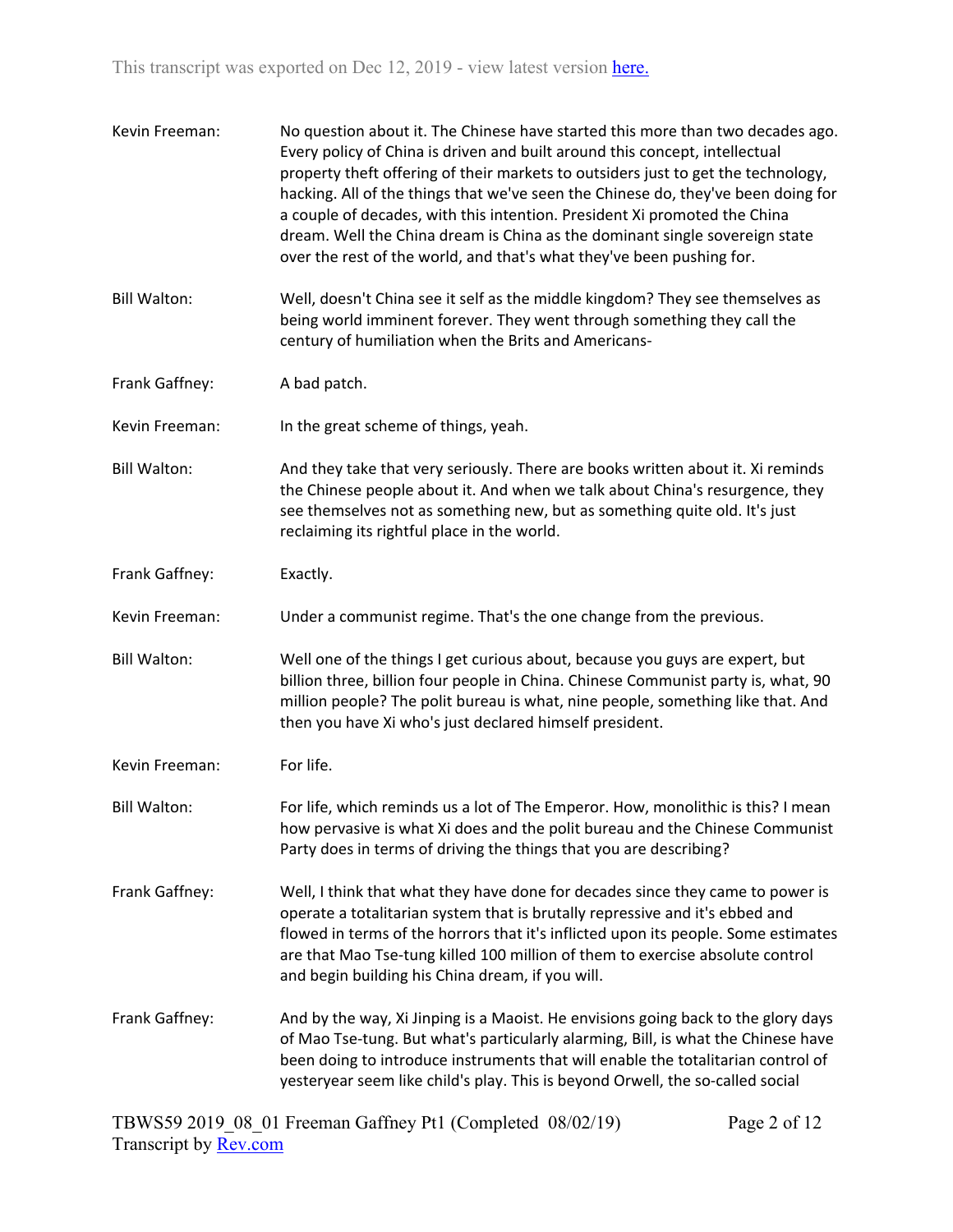credit score system that the Chinese have developed using techniques like surveillance, cameras all over the country, monitoring everybody's movement tied into facial and actual gait recognition software, and data mining and quantum computing, and artificial intelligence are creating a big brother like system on steroids. That I think means that tiny number of people, whether it's the 90 million or the nine or the one, actually have the capacity to dominate the vast unwashed millions of Chinese. And by the way, to the extent they're able to export this technology, will facilitate that company's store operation worldwide.

- Kevin Freeman: Well, they have to do that though, because they have unleashed some mechanisms in their country. They've added some minimal free market freedoms and technology and so forth that requires them to take that totalitarian position if they're going to dominate, because there are three powers inside China. There's the Communist Party, there is the PLA, the military, and there is the business community, and they actually created hope in the business community among people. They moved them into cities and so forth. They created a large amount of economic hope, and now the Communist Party is very fearful that their heads will be removed.
- Kevin Freeman: That's their number one fear and they're almost panicked in this. They thought they had President Clinton coming to power and they thought that things would go very smoothly. President Donald Trump has changed that and it's created this normal, we look a hundred years out and all of a sudden they're worried about next week and next year. They're looking at Hong Kong and seeing that as a problem that they hadn't expected.
- Bill Walton: Well, Trump's with big change agent in on many fronts. If we had President Hillary Clinton, where would we be with China right now?
- Kevin Freeman: They'd be winning. Absolutely.
- Bill Walton: There'd be no recognition of these issues.

Frank Gaffney: Think how her husband conducted himself with respect to the Chinese and you'd have some sense of it. He sold out the country, including selling strategic technologies that are now being used to threaten us, MIRV missiles, for example.

Bill Walton: I need details. What did he do to sell?

Kevin Freeman: Well, for one thing, he took the campaign contributions. Charlie Trie, Little Rock, they literally, I mean [inaudible] came in and said, these are illegal campaign contributions written up in the New York Times. This isn't conspiracy theory. This is actual government, communist government influencing the 1996 election in favor of Bill Clinton.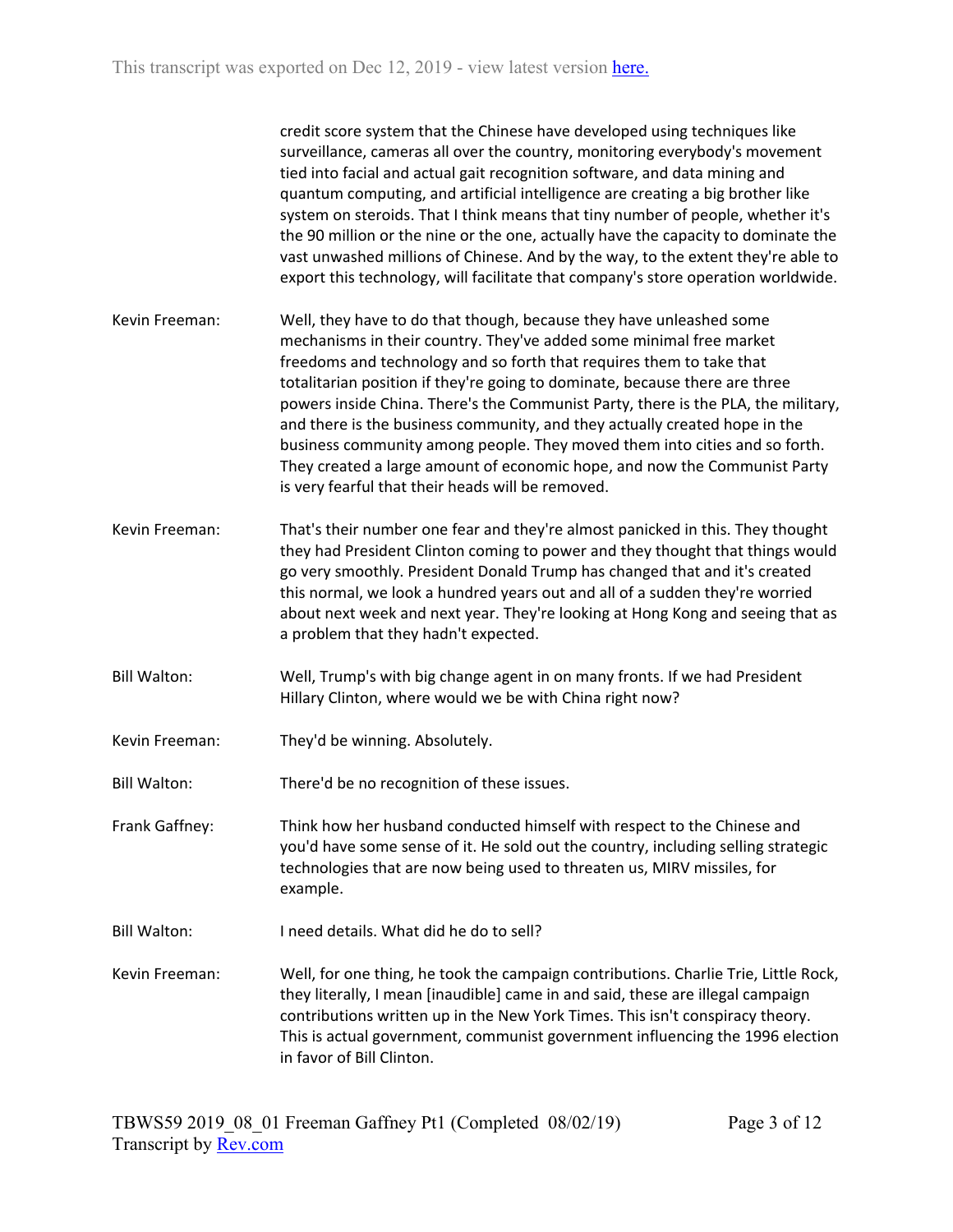- Frank Gaffney: But in exchange for those campaign contributions, Loral and other defense contractors were given the green light to transfer strategic ballistic missile relevant technologies, including the capability to improve their ballistic missiles' accuracy and lethality by, among other things, having multiple independently targetable reentry vehicles, MIRV weapons, as they're called, that are now literally, Bill, being pointed at American cities and other targets.
- Kevin Freeman: No question about it.
- Frank Gaffney: That's, well, treason, I would argue.
- Bill Walton: I think you mentioned social credits and you mentioned the cameras. One of the things I've heard about China is they say it's a hard to govern country it's, I don't know how many hundred of thousands of square miles it is, but they say the mountains are high in the Emperor's far away. But with the cameras and the social credit system, particularly the cameras, what do they have? 25 million facial recognition cameras and counting.
- Frank Gaffney: Who knows? Whatever it is, it will be more shortly. And interestingly enough, particularly relevant to, you know, your audience is we're paying them to build those cameras through investments that Americans are unwittingly making in companies like Hikvision that is producing these cameras for among others, by the way, US facilities as well as Chinese. Think about that.
- Bill Walton: You're watching the Bill Walton show and we're discussing how America is essentially paying for Chinese strategic ambitions, with Frank Gaffney and Kevin Freeman.
- Frank Gaffney: It's unfortunately the case that, and Kevin again is much more expert at this than I, but when you look at what China has done in terms of penetrating our country, and that's a whole nother facet of the threat that we're talking about, Bill, perhaps the most single insidious one is that they've figured out how they can get us through our pension funds and other institutional investments to underwrite the kinds of threatening behavior or activities, or simple products that are making them more and more of a danger to us and the rest of the world as well.
- Bill Walton: You know, we talked about was before the show. I mean, there's been an enormous paradigm shift with regard to China, whereas I think for decades we thought, gee, we will bring them into the World Trade Organization, we'll help them with, there will be an market for them. We'll go in, invest.
- Kevin Freeman: They'll liberalize, they'll democratize.
- Bill Walton: We used to talk about Chimerica.

TBWS59 2019\_08\_01 Freeman Gaffney Pt1 (Completed 08/02/19) Transcript by [Rev.com](https://www.rev.com/) Page 4 of 12 Kevin Freeman: Right.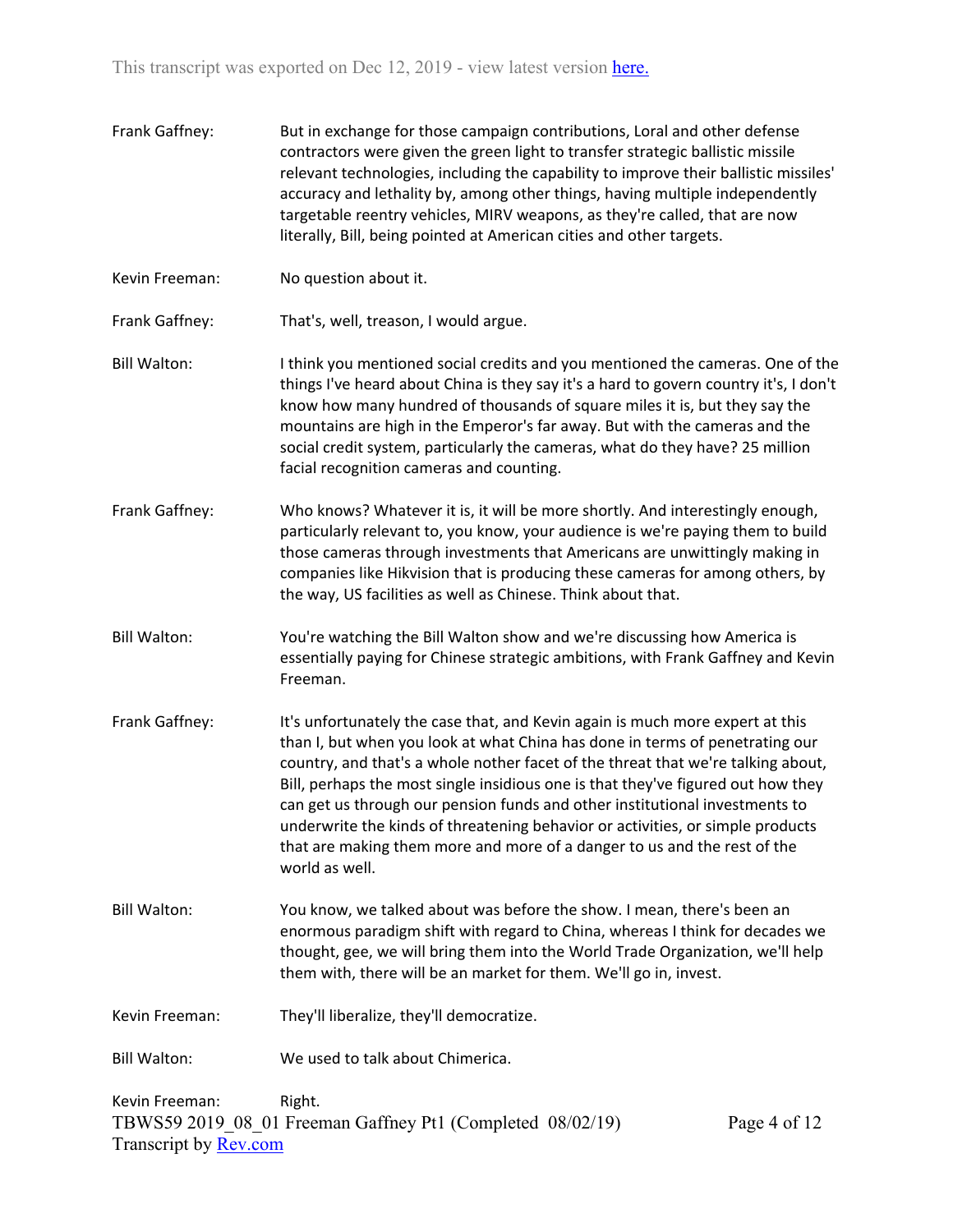Bill Walton: Where were we going to be so integrated, the two economies, and of course then China would then evolve into a liberal Western democracy. Kevin Freeman: Sure, that was the theory. Bill Walton: And instead, it's gone just the other way. But let's back up just a bit though. You've mentioned about how they're infiltrating America. What's does that mean? Kevin Freeman: Well, first off, the first offer was invest in China and we will give you access to a billion customers. And when you do that, you bring your plan here, and oh, by the way, you have to turn over your intellectual property while you're doing it. So they've captured a lot of intellectual property. They've also hacked, theft, direct theft, and otherwise they've stolen intellectual property. But the big offer was build your plant here and we will give you access to our capital markets. Then the second offer was to investors, the great investment frontier, the great emerging market, and I went into China with Mark Mobius, the great emerging market investor when he was with Templeton. I went with him on a trip to Hong Kong and into China, and the offer was we're going to have the growth, so invest in our companies. They would take us and we'd view the companies. Kevin Freeman: Well, what they're doing now apparently, and our colleague Dan David has shared this, they are asking for investment on the New York Stock Exchange or over the counter markets, and you invest in an IPO or you invest in a company and there may not be the factories that they claim. You go to visit the factory and they've got the sign up for the company you're investing in. Then two weeks later, they take that sign down and put up another name. Bill Walton: Somebody called them Potemkin villages, where you go in and you look at the factory, and oh, it's there, and then. Kevin Freeman: Exactly right. Exactly. Bill Walton: It's something else all together. Kevin Freeman: They captured maybe a trillion dollars of American capital to fund this vision. Bill Walton: A trillion? Kevin Freeman: A trillion. Bill Walton: Talk about the Alibaba IPO. Kevin Freeman: Alibaba is the largest IPO in history. \$25 billion was raised. Bill Walton: Yeah.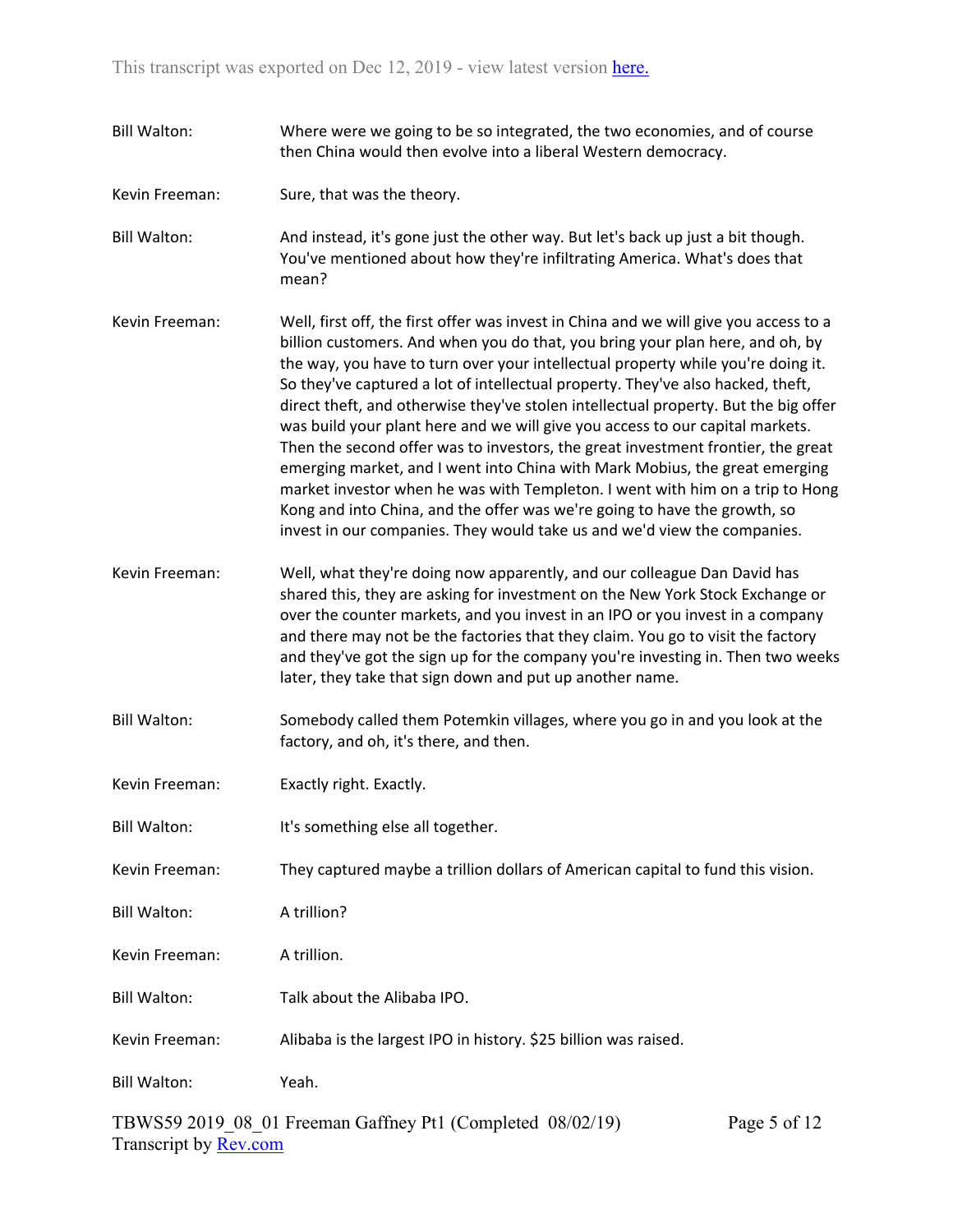| Kevin Freeman:      | What we bought-                                                                                                                                                                                                                                                                                                                                                                                                                                                                                                                                                                                                                                                                                                                                          |
|---------------------|----------------------------------------------------------------------------------------------------------------------------------------------------------------------------------------------------------------------------------------------------------------------------------------------------------------------------------------------------------------------------------------------------------------------------------------------------------------------------------------------------------------------------------------------------------------------------------------------------------------------------------------------------------------------------------------------------------------------------------------------------------|
| <b>Bill Walton:</b> | In New York.                                                                                                                                                                                                                                                                                                                                                                                                                                                                                                                                                                                                                                                                                                                                             |
| Kevin Freeman:      | In New York. The Hong Kong Stock Exchange turned it down. We bought what I<br>call a pig and a poke because when you bought shares of Alibaba, it's still<br>trading today, it was up this morning when I looked at it. When you buy shares<br>of Alibaba, you get shares in the Cayman Islands Corporation and it's known in<br>China as a variable interest entity.                                                                                                                                                                                                                                                                                                                                                                                    |
| Kevin Freeman:      | You don't have shares in Alibaba. They don't allow foreigners to actually own<br>shares of their stock, so you own shares of a variable interest entity that may or<br>may not be able to get cashflows from Alibaba Corporation. We're not even sure<br>that a variable interest entity is legal in China. In fact, in the past, there've been<br>times where they said it's not legal and they've just shut it down. We gave him<br>\$25 billion for that.                                                                                                                                                                                                                                                                                             |
| <b>Bill Walton:</b> | Well, that's the other aspect of our relationships with China. They, because of<br>the middle kingdom, they don't see themselves subject to any international law,<br>the rule of law, you know, South China, they see that sort of thing. But regular<br>commercial trade agreements they don't see as particularly valid. They<br>negotiate today and say we changed their mind tomorrow.                                                                                                                                                                                                                                                                                                                                                              |
| Kevin Freeman:      | Yeah. They bought an American company, a friend of mine was on the board of<br>directors and so he became a board member of the Chinese company. And he<br>said, I'd go in there and there were always two individuals that spoke not one<br>word in the entire meeting. They didn't speak English and they didn't speak a<br>word to anyone in the meeting that sat in every board meeting. And he finally<br>said, who is that? And he said, well, they're the guys from the Communist Party<br>sitting in to make sure we're doing things right.                                                                                                                                                                                                      |
| <b>Bill Walton:</b> | The minders.                                                                                                                                                                                                                                                                                                                                                                                                                                                                                                                                                                                                                                                                                                                                             |
| Kevin Freeman:      | At any point, they could change the direction of the company and you wouldn't<br>have any say in it.                                                                                                                                                                                                                                                                                                                                                                                                                                                                                                                                                                                                                                                     |
| Frank Gaffney:      | Let me give you another example, Bill, of what's afoot here. Another of our<br>colleagues, Roger Robinson, has done some terrific work on the degree to which<br>this investment sort of program that Kevin's talking about has now morphed<br>into, as I mentioned, American pension funds and other institutional investors<br>going into the MSEI and having as a result exposure for people who have no<br>idea that their pension funds may be tied up in China, or a let alone that their<br>money is being used for things like Hikvision, however they pronounce it, the<br>building of aircraft carriers, the building of submarines, the building of fortified<br>islands in the South China Sea, none of which is in our interest, obviously. |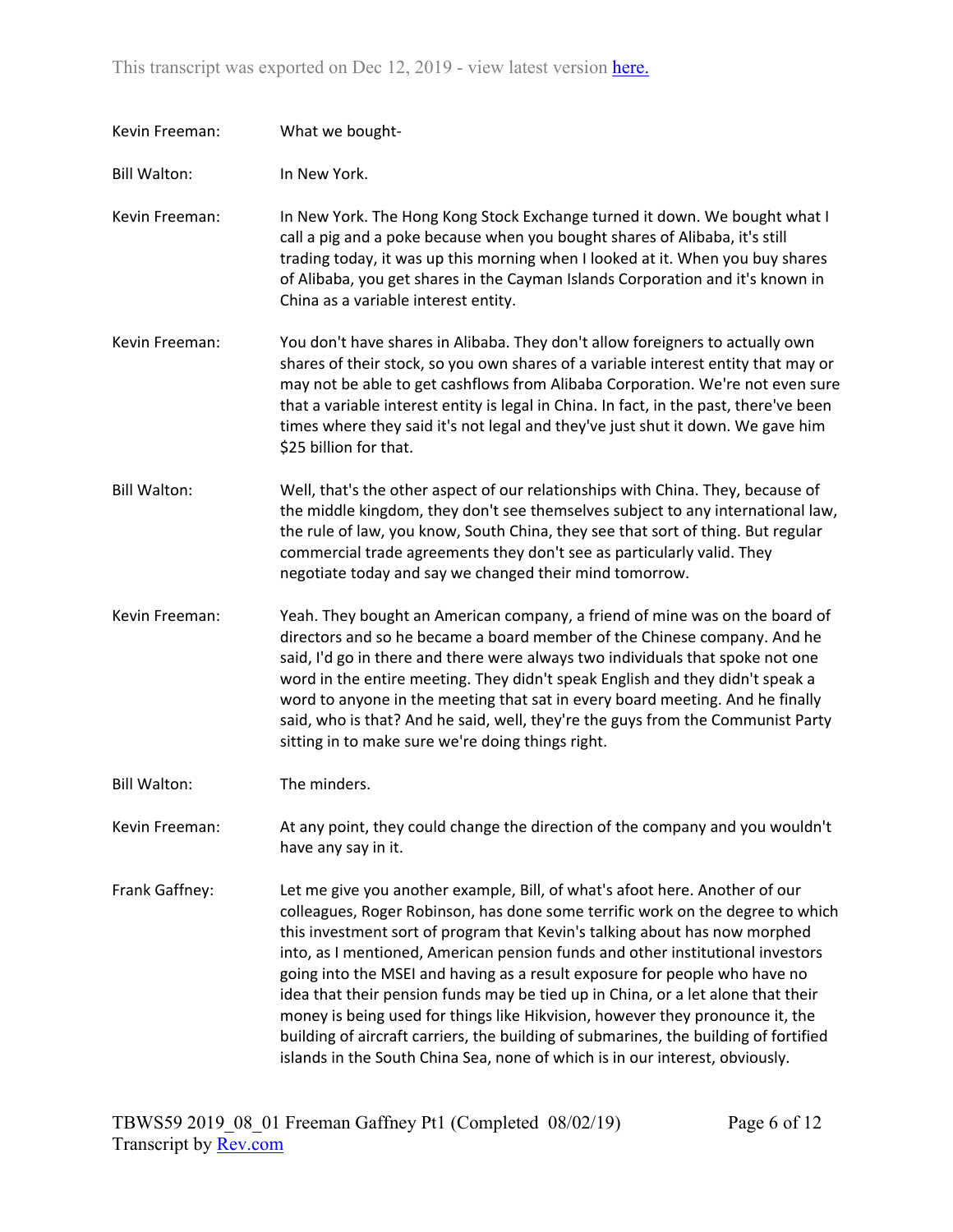| Frank Gaffney:               | And yet as Roger warns, the danger is that those individuals will find themselves<br>so tied to China in terms of their own financial security, that they will become<br>effectively a vastly larger lobby.                                                                                                                                                                                                                     |
|------------------------------|---------------------------------------------------------------------------------------------------------------------------------------------------------------------------------------------------------------------------------------------------------------------------------------------------------------------------------------------------------------------------------------------------------------------------------|
| Kevin Freeman:               | China lobby.                                                                                                                                                                                                                                                                                                                                                                                                                    |
| Frank Gaffney:               | For China than anything we've seen to date. And you know, again, this is<br>another of the kinds of penetration we have seen, but it's going to be on<br>steroids if this process continues.                                                                                                                                                                                                                                    |
| Kevin Freeman:               | The MSEI is increasing their rating.                                                                                                                                                                                                                                                                                                                                                                                            |
| <b>Bill Walton:</b>          | MSEI is what?                                                                                                                                                                                                                                                                                                                                                                                                                   |
| Kevin Freeman:               | Morgan Stanley Capital International. That's the international benchmark. When<br>I was at Templeton, that's what we had to beat as a money manager, is the<br>MSEI global, the MSEI international. They're increasing their rating fourfold of<br>Chinese shares. That means that if you happen to be a pension and you happen<br>to own an international index, you're going to increase your ownership of<br>Chinese shares. |
| <b>Bill Walton:</b>          | Just automatically allocated to that.                                                                                                                                                                                                                                                                                                                                                                                           |
| Kevin Freeman:               | Automatically fourfold.                                                                                                                                                                                                                                                                                                                                                                                                         |
| <b>Bill Walton:</b>          | Roger said there's, what, like 700 companies in the over the counter market<br>with about a trillion three in market cap?                                                                                                                                                                                                                                                                                                       |
| Kevin Freeman:               | Yeah.                                                                                                                                                                                                                                                                                                                                                                                                                           |
| Frank Gaffney:               | And growing. And growing is the point. Here's the other kicker, and again, Kevin<br>and you both understand this better as financial guys, what is particularly<br>outrageous-                                                                                                                                                                                                                                                  |
| <b>Bill Walton:</b>          | What I understand is extremely troubling.                                                                                                                                                                                                                                                                                                                                                                                       |
| Frank Gaffney:               | Well, what is particularly outrageous though is that the kinds of declarations or<br>other explanations of material risk that an American company would have to<br>engage in under our securities and Exchange Commission rules and regulations,<br>doesn't apply to these Chinese companies. They're getting away with exposing,<br>as I say, millions of Americans to risky transactions without disclosing it.               |
| <b>Bill Walton:</b>          | Trump is on the trade front renegotiating. Who in the Treasury Department is<br>taking a look at this? Or who in the SEC is taking a look at this?                                                                                                                                                                                                                                                                              |
| Frank Gaffney:               | Well, again, I'd defer to Roger, but my understanding is nobody.                                                                                                                                                                                                                                                                                                                                                                |
| Transcript by <b>Rev.com</b> | TBWS59 2019 08 01 Freeman Gaffney Pt1 (Completed 08/02/19)<br>Page 7 of 12                                                                                                                                                                                                                                                                                                                                                      |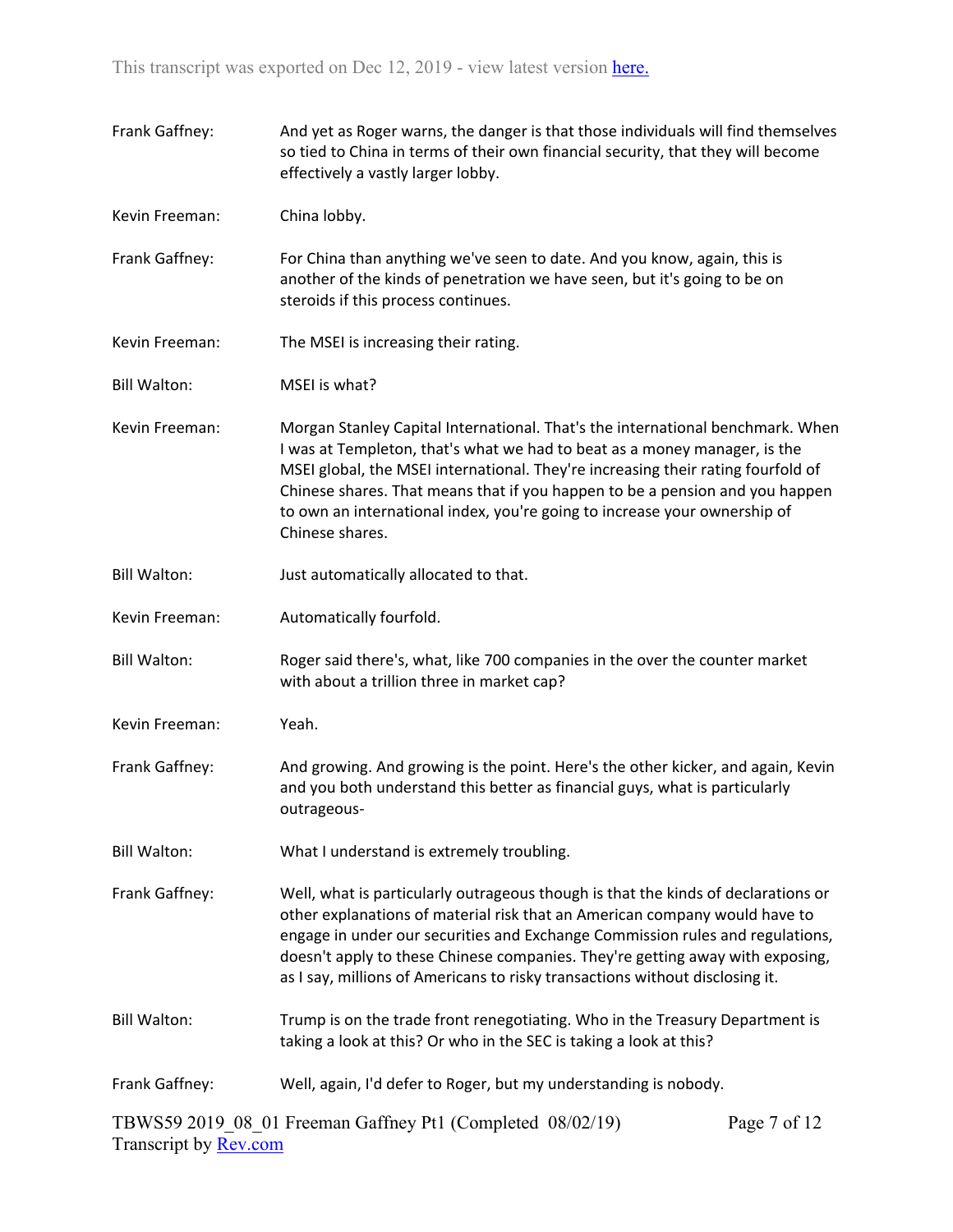| Kevin Freeman:      | No one.                                                                                                                                                                                                                                                                                                                                                                                                                                                                                                                                                          |
|---------------------|------------------------------------------------------------------------------------------------------------------------------------------------------------------------------------------------------------------------------------------------------------------------------------------------------------------------------------------------------------------------------------------------------------------------------------------------------------------------------------------------------------------------------------------------------------------|
| Frank Gaffney:      | You know, the Treasury Secretary, Steven Mnuchin, is one of the biggest<br>champions of doing more of this kind of business coming out of Goldman Sachs.                                                                                                                                                                                                                                                                                                                                                                                                         |
| <b>Bill Walton:</b> | Goldman was a major, major player in opening up China.                                                                                                                                                                                                                                                                                                                                                                                                                                                                                                           |
| Frank Gaffney:      | Big time.                                                                                                                                                                                                                                                                                                                                                                                                                                                                                                                                                        |
| Kevin Freeman:      | Yeah. Well, you look at the pension plan-                                                                                                                                                                                                                                                                                                                                                                                                                                                                                                                        |
| <b>Bill Walton:</b> | Henry Paulson.                                                                                                                                                                                                                                                                                                                                                                                                                                                                                                                                                   |
| Kevin Freeman:      | Exactly. You look at the California Pension for example, they're very socially<br>responsible. They'll send a letter to a company. You don't have enough minority<br>representation on your board and so forth. They don't look at all at a Chinese<br>company, they don't say, well, you may be oppressing and putting millions of<br>people in concentration camps like the Uyghurs population, the Muslim<br>population of China. They don't look at those things. And yet Americans are<br>funding that, and it's the worst kind of human rights violations. |
| Kevin Freeman:      | It goes even further. What if we're funding this organs transplant tourism where<br>they're literally stripping organs from dissidents and selling them to tourists who<br>need a new heart, or new lungs, or a new kidney or whatever? It's a \$20 billion a<br>year business. And the funny part is, China admits they've done that in the past,<br>but they say, "Oh, we're not doing that anymore." But the evidence is pretty<br>strong that they are doing that, they're continuing.                                                                       |
| Frank Gaffney:      | There's even evidence that there are American technologies that are being used<br>through Chinese subsidiaries to keep the victims of an organ harvesting process<br>alive to get those organs out of them in prime condition.                                                                                                                                                                                                                                                                                                                                   |
| Kevin Freeman:      | It's the most horrific.                                                                                                                                                                                                                                                                                                                                                                                                                                                                                                                                          |
| Frank Gaffney:      | Think about that.                                                                                                                                                                                                                                                                                                                                                                                                                                                                                                                                                |
| Kevin Freeman:      | Worse than Nazi.                                                                                                                                                                                                                                                                                                                                                                                                                                                                                                                                                 |
| Frank Gaffney:      | Indeed.                                                                                                                                                                                                                                                                                                                                                                                                                                                                                                                                                          |
| Kevin Freeman:      | It really is the worst human atrocity ever, is that you literally are keeping people<br>alive to take their kidney and sell it to someone.                                                                                                                                                                                                                                                                                                                                                                                                                       |
| Frank Gaffney:      | This is a major profit center now for Communist China because they've got lots<br>of people they consider disposable, whether they're Uyghurs perhaps, certainly<br>Falun Gong, Christians, dissidents.                                                                                                                                                                                                                                                                                                                                                          |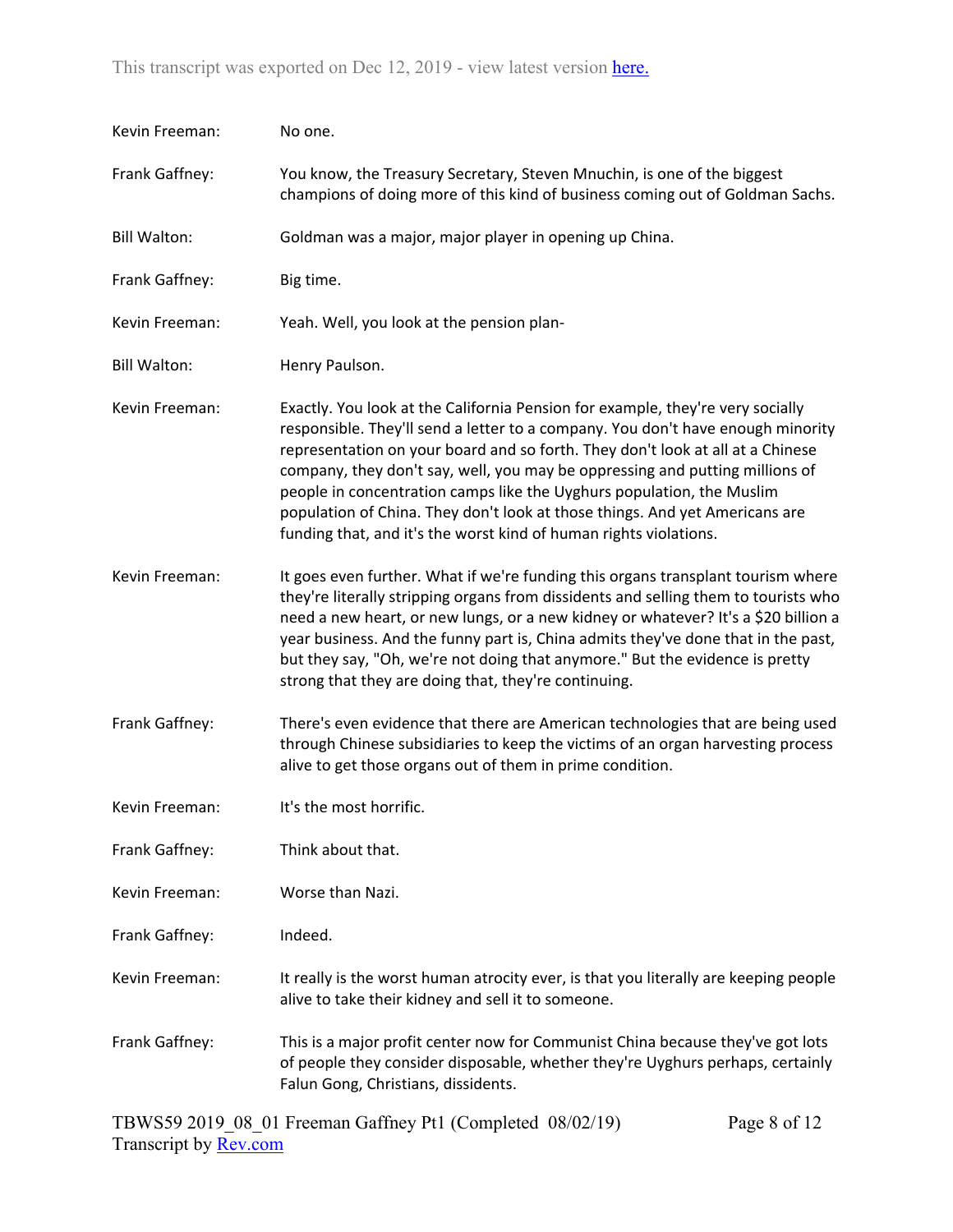| Kevin Freeman:      | They're desperate for dollars.                                                                                                                                                                                                                                                                                                                                                                                                                                                                                                                                                                                                                                                                                                                        |
|---------------------|-------------------------------------------------------------------------------------------------------------------------------------------------------------------------------------------------------------------------------------------------------------------------------------------------------------------------------------------------------------------------------------------------------------------------------------------------------------------------------------------------------------------------------------------------------------------------------------------------------------------------------------------------------------------------------------------------------------------------------------------------------|
| Frank Gaffney:      | And they're desperate for dollars.                                                                                                                                                                                                                                                                                                                                                                                                                                                                                                                                                                                                                                                                                                                    |
| Kevin Freeman:      | They're desperate, they're running out of hard currency.                                                                                                                                                                                                                                                                                                                                                                                                                                                                                                                                                                                                                                                                                              |
| <b>Bill Walton:</b> | Well, since Trump, I think their dollar currencies have plummeted, haven't they?                                                                                                                                                                                                                                                                                                                                                                                                                                                                                                                                                                                                                                                                      |
| Kevin Freeman:      | Absolutely.                                                                                                                                                                                                                                                                                                                                                                                                                                                                                                                                                                                                                                                                                                                                           |
| <b>Bill Walton:</b> | You're watching the Bill Walton show and I'm talking with Frank Gaffney and<br>Kevin Freeman, and we're talking about China, China's commercial and military<br>and cultural ambitions worldwide. It's a big topic and one we need to really dig<br>into more, and I'd like to talk about lines of action though, because you're<br>raising issues. You all are co-founders with a lot of other smart people of the<br>Committee on The Present Danger of China. What's that organized to do?                                                                                                                                                                                                                                                         |
| Frank Gaffney:      | Well, it has a history. This is the fourth incarnation of a group by that name. The<br>first two dealt with another totalitarian ideology, Communist as well. Though it<br>was doing business under the Soviet Union at the time and particularly in the<br>1970s, Bill, it had an incalculably important role because one of its members,<br>Ronald Reagan, sought from the Committee on The Present Danger ideas about<br>how not simply to have transactions and detente with the Soviet Union, but<br>actually roll it back.                                                                                                                                                                                                                      |
| Frank Gaffney:      | He hired 31 of its members when he became President to actually execute the<br>strategy that he used to take it down. In the 2000 period, shortly after 9/11,<br>there was another one looking at the totalitarian ideology of Sharia, of Islam<br>and terrorism that flows from it. But this time we believed another effort akin to<br>the one in the 70s is needed to address strategically the various threats we've<br>been talking about here, and more besides. But to actually provide President<br>Trump, his administration and the American people with strategic alternatives<br>to the practice of what's been called engagement. They don't use the term<br>detente, because it's kind of discredited, but engagement with the Chinese. |
| Frank Gaffney:      | And by the way, there was recently a letter that was issued by a hundred or so<br>of the people who have been promoting this engagement policy for some time.<br>A number of us under the leadership of Captain Jim Fanell, another of our<br>terrific founding members of the Committee on The Present Danger of China<br>put together an alternative letter, and the Chinese Communist Party has gone<br>absolutely nuts about this letter.                                                                                                                                                                                                                                                                                                         |
| <b>Bill Walton:</b> | And the gist of their letter and your letter?                                                                                                                                                                                                                                                                                                                                                                                                                                                                                                                                                                                                                                                                                                         |
| Frank Gaffney:      | The gist of their letter was reject the Trump approach to China, get back into<br>engagement. The gist of ours is Mr. President, stay the course. You're doing<br>exactly what's needed in light of the evident failure of the engagement strategy                                                                                                                                                                                                                                                                                                                                                                                                                                                                                                    |
|                     | TBWS59 2019 08 01 Freeman Gaffney Pt1 (Completed 08/02/19)<br>Page 9 of 12                                                                                                                                                                                                                                                                                                                                                                                                                                                                                                                                                                                                                                                                            |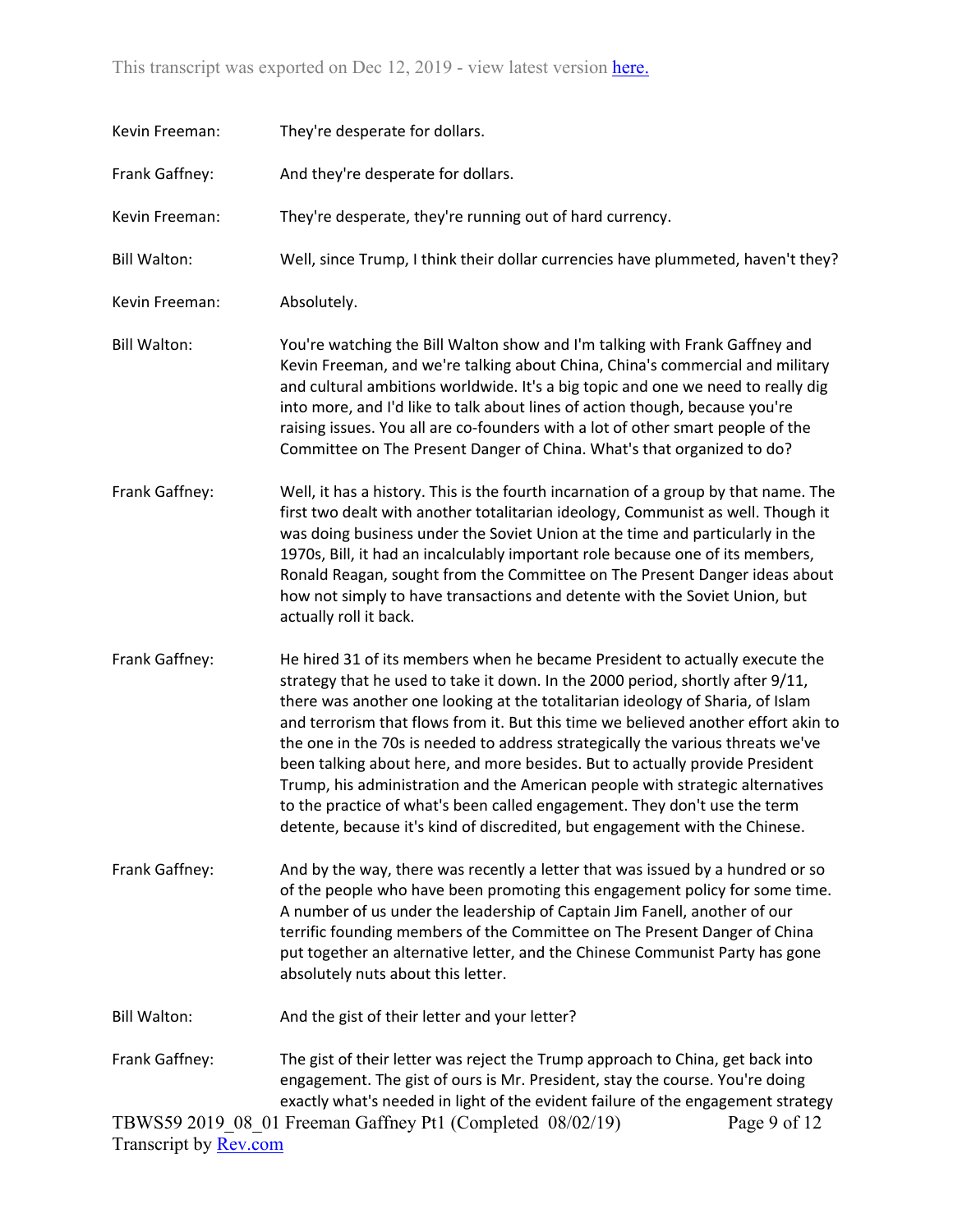|                     | that's being recommended by the people who've practiced to this point. But<br>what we also have seen, Bill, is I think evidence that the Chinese can't stand to<br>be exposed, can't stand the kind of criticism and truth telling that the<br>Committee on The Present Danger is all about.                                                                                                                                                                                                                                                                                                                                                                                                                                                                                                                                                                                                                                                                                                              |
|---------------------|-----------------------------------------------------------------------------------------------------------------------------------------------------------------------------------------------------------------------------------------------------------------------------------------------------------------------------------------------------------------------------------------------------------------------------------------------------------------------------------------------------------------------------------------------------------------------------------------------------------------------------------------------------------------------------------------------------------------------------------------------------------------------------------------------------------------------------------------------------------------------------------------------------------------------------------------------------------------------------------------------------------|
| Frank Gaffney:      | By the way, if I may just plug the website, presentdangerchina.org provides now<br>dozens of short, very pertinent powerful videos of individuals on the Committee<br>and others presenting information that-                                                                                                                                                                                                                                                                                                                                                                                                                                                                                                                                                                                                                                                                                                                                                                                             |
| <b>Bill Walton:</b> | Presentdanger.org.                                                                                                                                                                                                                                                                                                                                                                                                                                                                                                                                                                                                                                                                                                                                                                                                                                                                                                                                                                                        |
| Frank Gaffney:      | Presentdangerchina.org.                                                                                                                                                                                                                                                                                                                                                                                                                                                                                                                                                                                                                                                                                                                                                                                                                                                                                                                                                                                   |
| <b>Bill Walton:</b> | China.org. It really begs the question though, are there other things we could be<br>doing in addition? I think China, Kevin, you have an investment advisory firm<br>where you're working with investors to steer them towards, I'm not quite sure<br>what the term I'd use, is America first investment?                                                                                                                                                                                                                                                                                                                                                                                                                                                                                                                                                                                                                                                                                                |
| Kevin Freeman:      | Pro America, yeah.                                                                                                                                                                                                                                                                                                                                                                                                                                                                                                                                                                                                                                                                                                                                                                                                                                                                                                                                                                                        |
| <b>Bill Walton:</b> | Pro America.                                                                                                                                                                                                                                                                                                                                                                                                                                                                                                                                                                                                                                                                                                                                                                                                                                                                                                                                                                                              |
| Kevin Freeman:      | Patriotic investing might be the right term.                                                                                                                                                                                                                                                                                                                                                                                                                                                                                                                                                                                                                                                                                                                                                                                                                                                                                                                                                              |
| <b>Bill Walton:</b> | What is that?                                                                                                                                                                                                                                                                                                                                                                                                                                                                                                                                                                                                                                                                                                                                                                                                                                                                                                                                                                                             |
| Kevin Freeman:      | This isn't actually through my investment advisory business. It's actually we've<br>trained a group of financial advisors and we did the test market with Frank, both<br>with Hillsdale College at the Kirby Center in Washington and at Oklahoma<br>Wesleyan University. We found that advisors, not Wall Street, but the actual<br>client facing advisors, they want to do something unique with their clients. Their<br>clients are interested in being pro America first. These are a lot of cases the<br>Trump voters. They really truly believe in America and they want to put their<br>money, they want to weaponize their money to help protect our nation. And so<br>we train them about these national security issues, whether it's China or there's<br>Russian threats, there's the red green access, there's the socialist movement,<br>and they learn about these and then they help their clients invest in such a way<br>to avoid the Alibaba, but also to invest in American companies. |
| Kevin Freeman:      | And we heard the other night at dinner, there are some really good patriotic<br>American companies that are helping us in this China fight.                                                                                                                                                                                                                                                                                                                                                                                                                                                                                                                                                                                                                                                                                                                                                                                                                                                               |
| <b>Bill Walton:</b> | Well yeah, we were at a dinner that we learned that US multinationals, which<br>had been painted with the black brush because of some of their trading with<br>China and giving away an intellectual technology, since Trump, that's really been<br>turned around. [crosstalk 00:25:14].                                                                                                                                                                                                                                                                                                                                                                                                                                                                                                                                                                                                                                                                                                                  |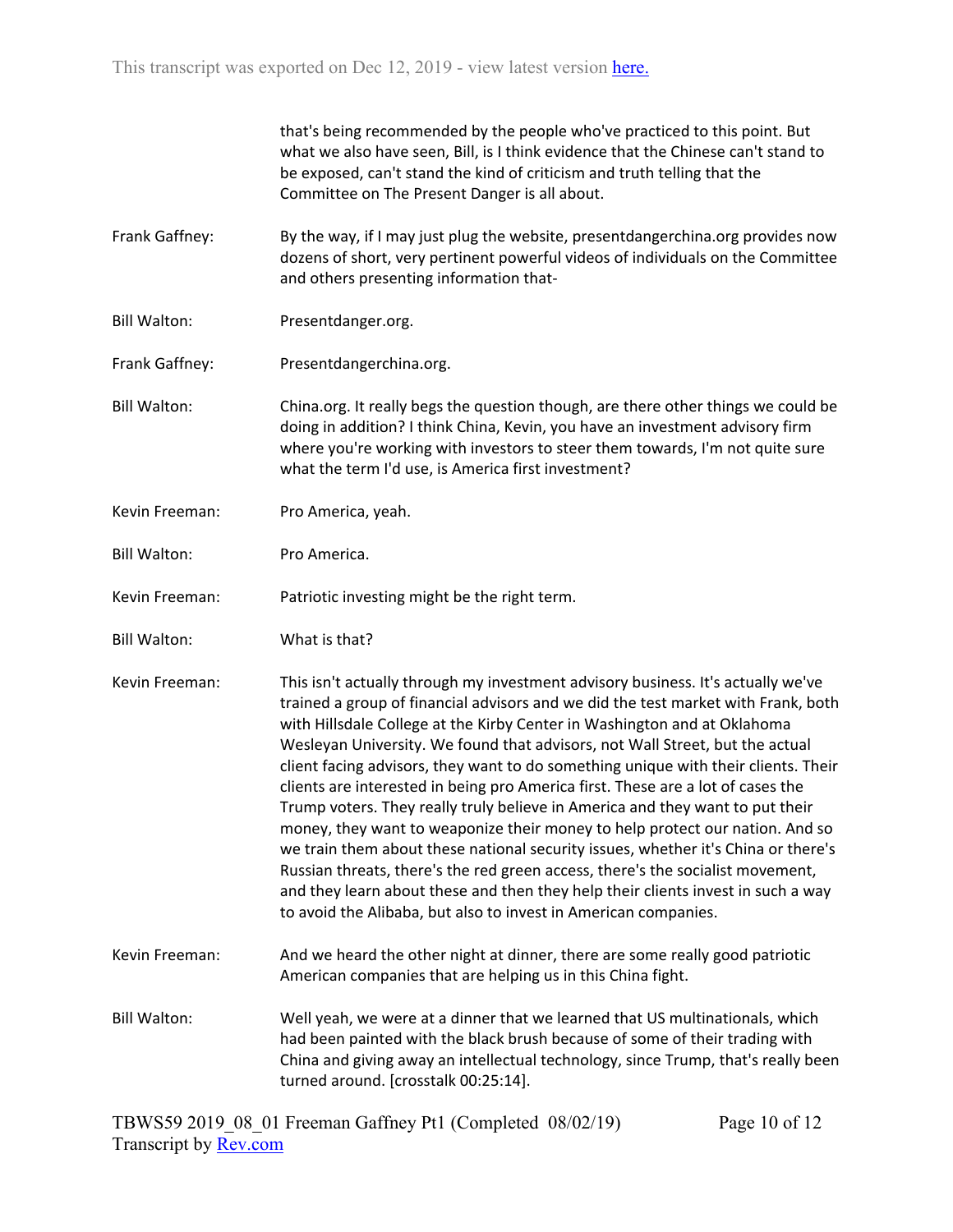| Kevin Freeman:      | In some cases.                                                                                                                                                                                                                                                                                                                                                                                                                                                                                                                                                                                                                                                                     |
|---------------------|------------------------------------------------------------------------------------------------------------------------------------------------------------------------------------------------------------------------------------------------------------------------------------------------------------------------------------------------------------------------------------------------------------------------------------------------------------------------------------------------------------------------------------------------------------------------------------------------------------------------------------------------------------------------------------|
| <b>Bill Walton:</b> | In some cases. In many cases, yeah.                                                                                                                                                                                                                                                                                                                                                                                                                                                                                                                                                                                                                                                |
| Kevin Freeman:      | Yeah.                                                                                                                                                                                                                                                                                                                                                                                                                                                                                                                                                                                                                                                                              |
| <b>Bill Walton:</b> | So what's the investible universe? If we've got 5,000 public companies in the<br>United States, in the markets, what percentage of those would be America?                                                                                                                                                                                                                                                                                                                                                                                                                                                                                                                         |
| Kevin Freeman:      | Well, first you have to screen out the Chinese companies that have been thrown<br>in there that are-                                                                                                                                                                                                                                                                                                                                                                                                                                                                                                                                                                               |
| <b>Bill Walton:</b> | So we've already identified 700, so those-                                                                                                                                                                                                                                                                                                                                                                                                                                                                                                                                                                                                                                         |
| Kevin Freeman:      | You're going to throw those out.                                                                                                                                                                                                                                                                                                                                                                                                                                                                                                                                                                                                                                                   |
| <b>Bill Walton:</b> | Those are not on the list.                                                                                                                                                                                                                                                                                                                                                                                                                                                                                                                                                                                                                                                         |
| Kevin Freeman:      | There are easily a couple of thousand companies that are pro America. The main<br>thing to do though is to avoid those that are purposely working against the<br>interests of the United States of America.                                                                                                                                                                                                                                                                                                                                                                                                                                                                        |
| Kevin Freeman:      | That could be whether, a few years ago, Standard Charter, there were some<br>emails released, Standard Charter being a UK bank, and they were working<br>against us and they actually got brought up by the District Attorney of New York<br>for essentially laundering Iranian money. They were hiding the fact there's<br>Iranian money, again sanctions, and they paid billion dollars in fines and so<br>forth. The emails that came out in testimony said, "Those effing Americans, who<br>are they to tell us what to do?" Well, they were supporting the Iranian regime,<br>building nuclear weapons. So we've got a screen out those companies, even if<br>they're allies. |
| <b>Bill Walton:</b> | Well, the advantage the Chinese have is what somebody calls coherence, and<br>that they coordinate military, economic, social, all these other issues into a<br>grand strategy. America tends to lack coherence. We think about securities<br>markets. We think about nuclear weapons. We think about trade. We're<br>balkanized in terms of policy, and what I'm hearing is that's beginning to<br>change.                                                                                                                                                                                                                                                                        |
| Frank Gaffney:      | Let me just make one point on on Kevin's comment. When you look at what<br>we're dealing with in terms of corporations, I think one of the things that's<br>changed, Bill, is quite a number of them have been screwed by the Chinese. You<br>know, they bought this idea that they'll get in and get access to that market.                                                                                                                                                                                                                                                                                                                                                       |
| <b>Bill Walton:</b> | Well, Amazon's even pulled out of China.                                                                                                                                                                                                                                                                                                                                                                                                                                                                                                                                                                                                                                           |